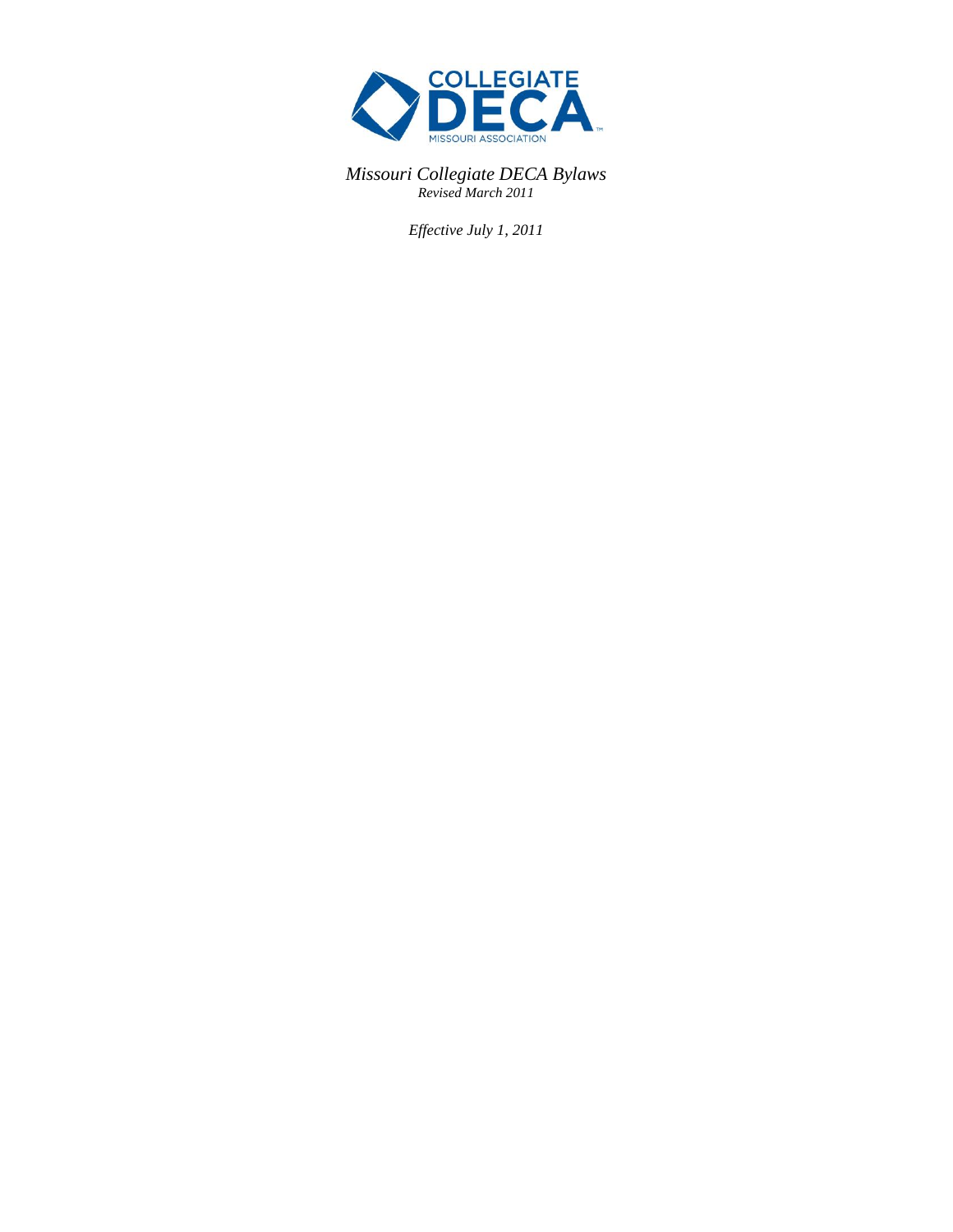

#### **PS--Bylaw 1--Name**

**Section 1.** The official name of this Division shall be Missouri Collegiate DECA.

#### **PS--Bylaw II--Membership**

**Section 1.** Missouri Collegiate DECA recognizes individual membership only through chartered local chapters or independent chapters. This organization shall consist of all post secondary chapters located in the State of Missouri. Each chapter shall consist of individual members.

**Section 2.** Individual members shall be recognized as active members or honorary life members.

**Section 3.** Active members shall be students in postsecondary programs of marketing, merchandising, management, and/or related fields. Active members must pay dues established by Missouri Collegiate DECA. Following payment of dues, active members meeting eligibility criteria will be able to hold state office, participate in the State Career Development Conference competitive events and other projects, serve as a state voting delegate, or to otherwise represent their local chapter in Missouri Collegiate DECA as may be approved by their organization.

**Section 4.** Honorary Life members may be individuals who have made or are making contributions to the fields of marketing or management and to DECA, as may be approved by the Board of Directors of DECA Inc., and shall be be exempt from annual dues.

**Section 5.** Annual membership dues shall be fifteen dollars (\$15.00), of which five dollars (\$5.00) shall go to the state organization and ten dollars (\$10.00) shall go to the national organization. The membership year shall be from August 1 to July 31 inclusive.

# **PS--Bylaw III--Voting Delegates**

**Section 1.** Missouri Collegiate DECA will exercise its membership voting privileges through Voting Delegates. Each local chapter shall have five (5) base votes per Charter Chapter (a Charter requires a minimum of ten members), and one additional vote for each additional ten members in excess of the base Chapter Charter requirements. The basis for the number of voting delegates shall be determined by the number of members identified on the roster received by the state office for the second semester deadline.

**Section 2.** Voting delegates will be entitled to individual vote.

# **PS--Bylaw IV--State Officers**

**Section 1.** The state officers shall consist of a President, Vice President and a State Representative from each chapter. Should the need for additional State Representative arise, the State Advisor shall have the authority to make Executive Appointments.